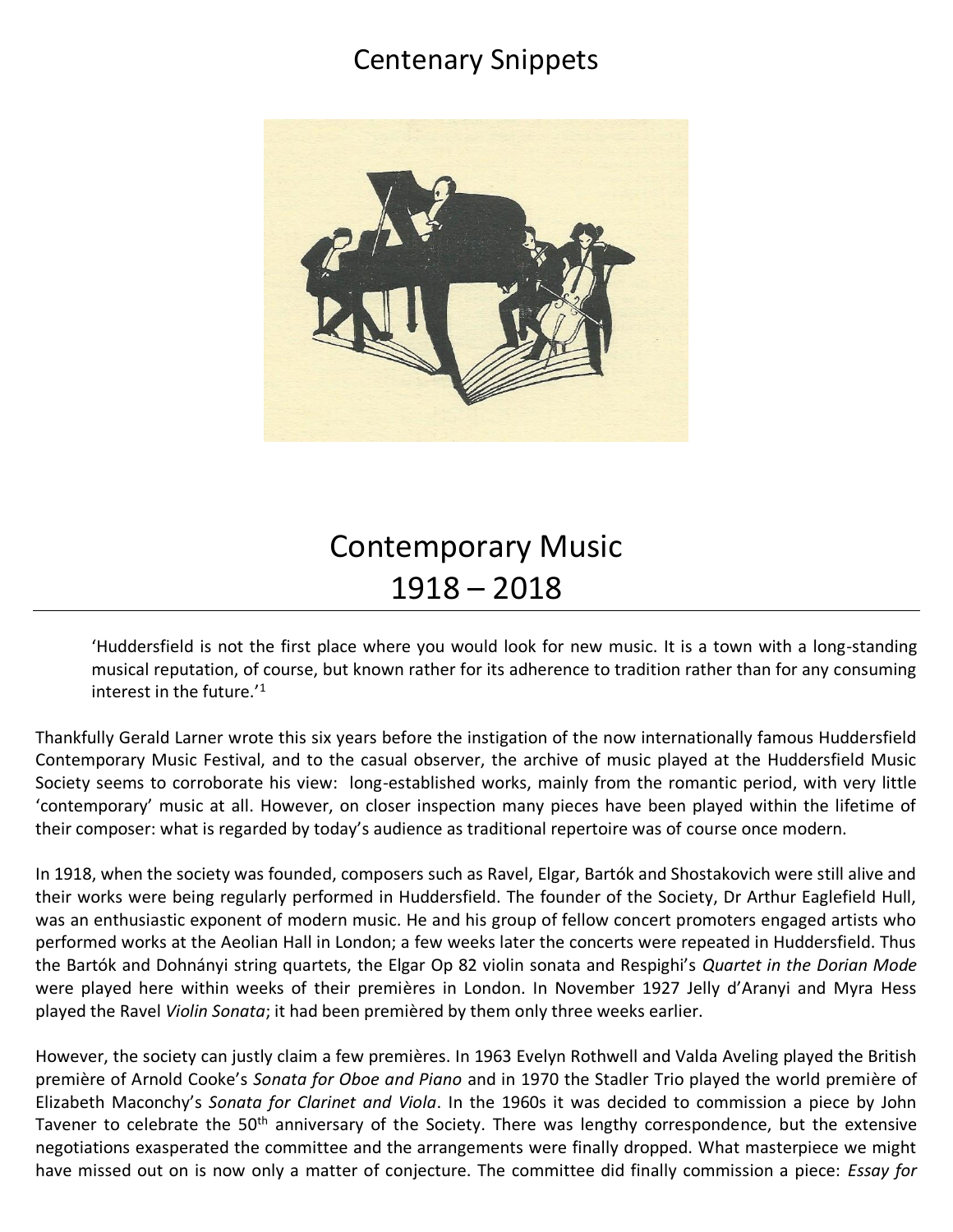*String Quartet* by Douglas Young was premièred on 10th January 1972. It was described by the *Huddersfield Examiner* critic as 'comparatively short, the work is always interesting and often exciting'.<sup>2</sup> Gerald Larner in *The Guardian* states: 'the music alternates interestingly between intense activity and withdrawn repose, dislocated and in conflict but cleverly sustained by allusions to the opening phrase … The Aeolian Quartet had discovered in it much that was no doubt as rewarding to play as it was attractive to hear.'<sup>3</sup> What the audience made of it is not recorded; it was first performed on Radio 3 on 9<sup>th</sup> May 1974, under the auspices of BBC Young Composers' Forum.

Many works, albeit not premières, have been given by their dedicatees. Harriet Cohen played for the Music Club a number of times in the 1920s, on each occasion including pieces by Bax, her close friend, most of whose piano works were written for her. Noel Mewton-Wood gave a recital in 1953 containing a piano sonata written for him by Bliss and the Pasquier Trio attended twice and played pieces written for them by Pierné, and Françaix. In 1972 Marisa Robles and Christopher Hyde-Smith played a programme almost completely consisting of works written specifically for them among which was *Fantasy Sonata: Naiades* by William Alwyn.

A number of composers have played their own works at our concerts. Josef Holbrooke played several of his own piano compositions at the second concert in 1918; the whole concert in February 1919 was dedicated to the 'exposition of Mr. Cyril Scott's works as a composer'. <sup>4</sup> Benjamin Britten came to the Society twice and inevitably pieces written by him were programmed: in 1945 Peter Pears sang the *Seven Sonnets of Michelangelo* and in 1950 Nancy Evans sang *A Charm of Lullabies* which was written in 1948 and dedicated to her.

During this centenary season the society is delighted to be associated with one of the first performances of Mark Simpson's new work for piano trio; only time will reveal whether this work will eventually become part of chamber music's core repertoire.

----------------------------------------------------------------------------------------

1 Larner, G., *Guardian*, 11.1.1970, p 8 2 S.H.C., *Huddersfield Examiner*, 11.1.1970 3 Larner, G., ibid 4 Concert programme, 19.2.1919

Below is a list of composers whose works were played at the society during their lifetime.

| Alwyn          | 1905 - 1985 |
|----------------|-------------|
| Bantock        | 1868 - 1946 |
| <b>Barber</b>  | 1910 - 1981 |
| Bartók         | 1881 - 1945 |
| Bax            | 1883 - 1953 |
| Bennett, R.R   | 1936 - 2012 |
| Berkeley, L    | 1903 - 1989 |
| Bliss          | 1891 - 1975 |
| Bloch          | 1880 - 1959 |
| <b>Bridge</b>  | 1879 - 1941 |
| <b>Britten</b> | 1913 - 1976 |
| Carter         | 1908 - 2012 |
| Clarke, R      | 1886 - 1979 |
| Cooke          | 1906 - 2005 |
| de Falla       | 1876 - 1946 |
| <b>Delius</b>  | 1862 - 1934 |
| Dohnányi       | 1877 - 1960 |
| Duparc         | 1848 - 1933 |
| Dutilleux      | 1916 - 2013 |
| Elgar          | 1857 - 1934 |

| Fauré        | 1845 - 1924 |
|--------------|-------------|
| Françaix     | 1912 - 1997 |
| Ginastera    | 1916 - 1983 |
| Glass        | 1937 -      |
| Hindemith    | 1895 - 1963 |
| Holbrooke    | 1878 - 1958 |
| Holst        | 1874 - 1934 |
| Howells      | 1892 - 1983 |
| Ibert        | 1890 - 1962 |
| Ireland      | 1879 - 1962 |
| Khachaturian | 1903 - 1978 |
| Kodály       | 1882 - 1967 |
| Kreisler     | 1875 - 1962 |
| Lutoslawski  | 1913 - 1994 |
| Maconchy     | 1907 - 1994 |
| Martinü      | 1890 - 1959 |
| Mathias      | 1934 - 1992 |
| McCabe       | 1939 - 2015 |
| Messiaen     | 1908 - 1992 |
| Milhaud      | 1892 - 1974 |